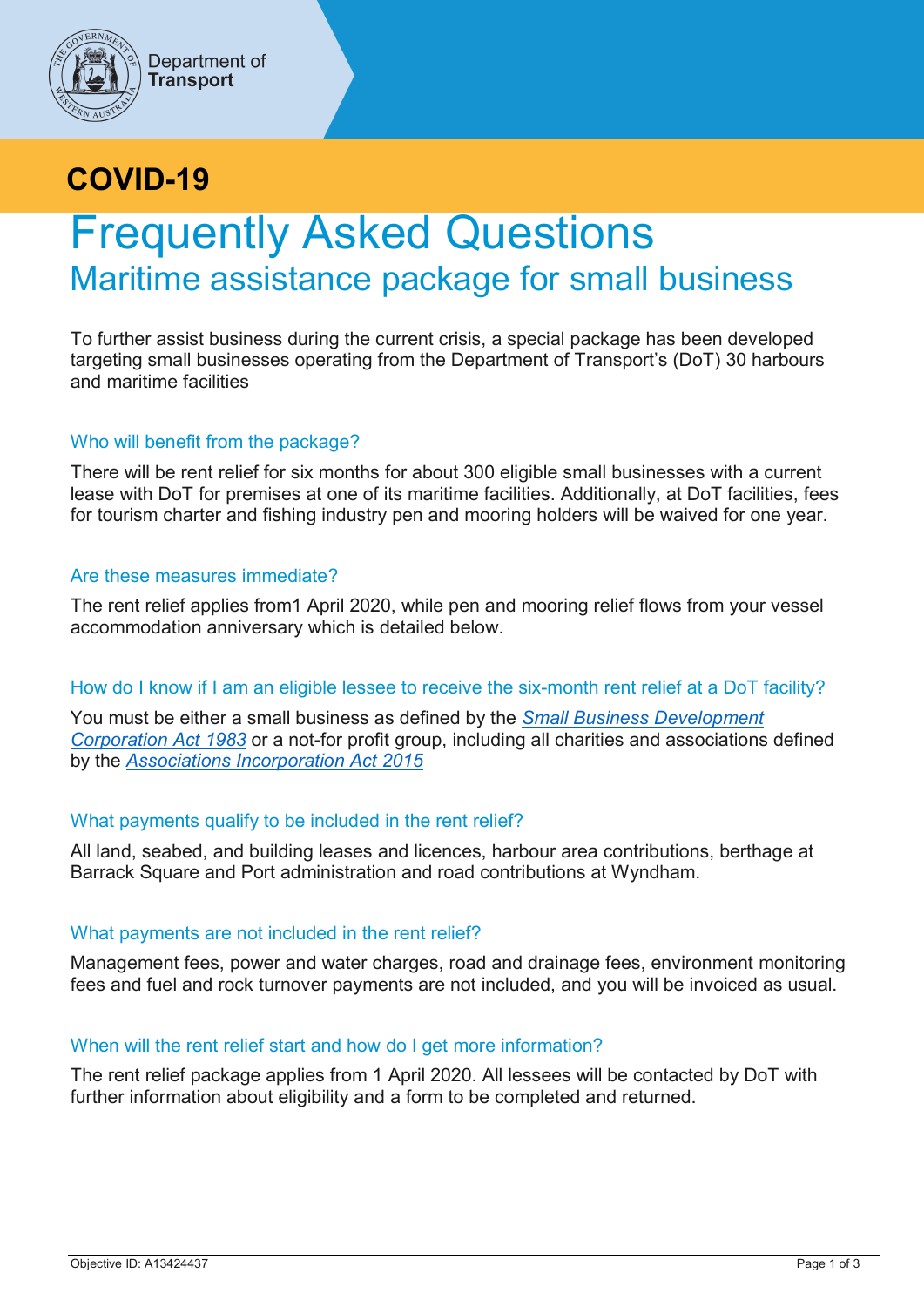#### Are pen and mooring fees at DoT facilities being waived for one year?

Yes, but the assistance only applies to small businesses with tourism charter or fishing vessels penned or moored at a DoT managed maritime facility.

#### I own a recreational vessel and have a pen at a DoT managed maritime facility, will my fees be waived?

No. Only small businesses with tourism charter or fishing vessels penned or moored at a DoT managed maritime facility will have their vessel accommodation fees waived for one year.

#### I own a tourism charter vessel and have a pen outside the metropolitan area at Batavia Coast Marina, Geraldton. Will my fees be waived?

Yes, accommodation fees for small businesses with tourism charter or fishing vessels penned or moored will be waived for one year at any of the DoT managed maritime facilities along the WA coast.

#### Do I need to apply to have my fees waived for one year?

You can expect to receive further information from DoT shortly if you are a pen or mooring holder with a small business in the tourism charter or fishing industry.

#### I have already paid my annual fees for vessel accommodation. Will I get a refund?

No. Your fees will be waived on your next anniversary date. For example, if your annual pen fee was paid in September 2019, your anniversary date is September 2020 and this is when your fees will be waived. This means you will not pay your annual fee until September 2021.

#### I pay annual fees for a pen at a DoT managed facility and I also pay casual fees at other DoT managed facilities throughout the year. Will my casual fees also be waived?

Yes. DoT will waive casual fees for tourism charter and fishing industry customers based on vessel accommodation use in the previous year.

#### I am involved in the tourism charter and fishing industry and I am a casual pen holder at a DoT managed facility. Will my vessel accommodation fees be waived?

Yes. Fees will be capped to the payment you have made for your vessel accommodation in the previous year. Contact the facility manager to confirm your entitlement.

#### Do I need to make arrangements with facility management if I want to work out of another facility on a casual basis like I have done in previous years?

Yes. The process for entering other facilities remains the same. You are required to contact the facility manager and arrange approval.

#### Can I use a different maritime facility and retain the benefit?

Yes. Requests for vessel accommodation outside of your usual arrangements can be considered but you may incur additional costs.